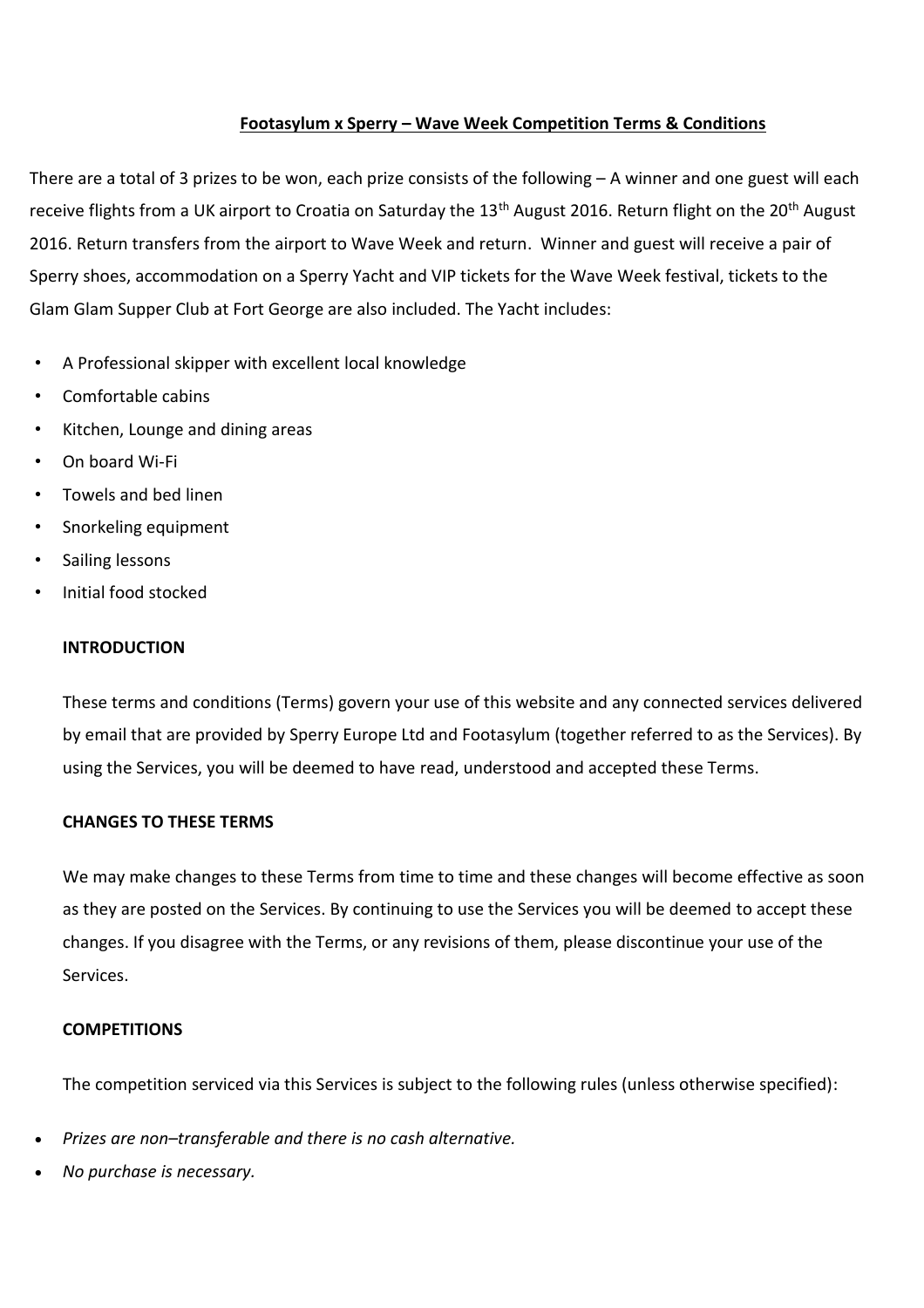*Only one entry is permitted per household via online route of entry, and no bulk or third party entries are permitted.*

*We shall disqualify any entries, which, in our reasonable opinion, appear to have used any of these entry methods including multiple entries from the same IP address or telephone number, unless the Specific Rules state that multiple entries are permitted.*

- *To qualify to enter the Competition you must be resident in the United Kingdom, Republic of Ireland and/or the Isle of Man.*
- *Claims for prizes must be made in the manner and within the time specified on the Competition Notice. Failure to claim a prize within this time or in the manner specified may result in disqualification and selection of an alternate winner.*
- *Winners can only travel on the dates specified. In this instance Saturday August 13th 2016 from a UK based airport returning Saturday the 20th August 2016.*
- *All winners and their guest must have a valid UK passport valid for 6 months.*
- *Sperry Europe Ltd are not responsible for obtaining any visa required for travel.*
- *All winners and their guest must agree to the Wave Week Terms and Conditions before travel is booked.*
- *Any expenses incurred on the trip beyond those specified in the competition prize are to be paid for by the winner and their guest.*
- *Competitions are open to all UK residents over the age of 18 except our employees, Sperry employees, the companies or organisations with whom the competition or offer is being run, their agents, or anyone directly connected with the promotion.*
- *Proof of entry will not be accepted as proof of receipt of entry.*
- *If we run a competition or offer with a promoter where that promoter is responsible for the provision of the offer or prizes, then Sperry Europe Ltd will not be responsible for, or have any liability for, the provision of those offers or prizes.*
- *Sperry Europe ltd and any associated promoters bear no responsibility for any entry which is incorrectly submitted, lost, damaged, incomplete or received after the closing date.*
- *We reserve in all cases the right to replace the stated prizes with other prizes that we consider to be of broadly equivalent value. We offer no cash alternative for non-cash prizes, and prizewinners must accept prizes in the form offered. Prizes are not refundable or transferable.*
- *The winner may be required to sign a statement proving their eligibility/liability.*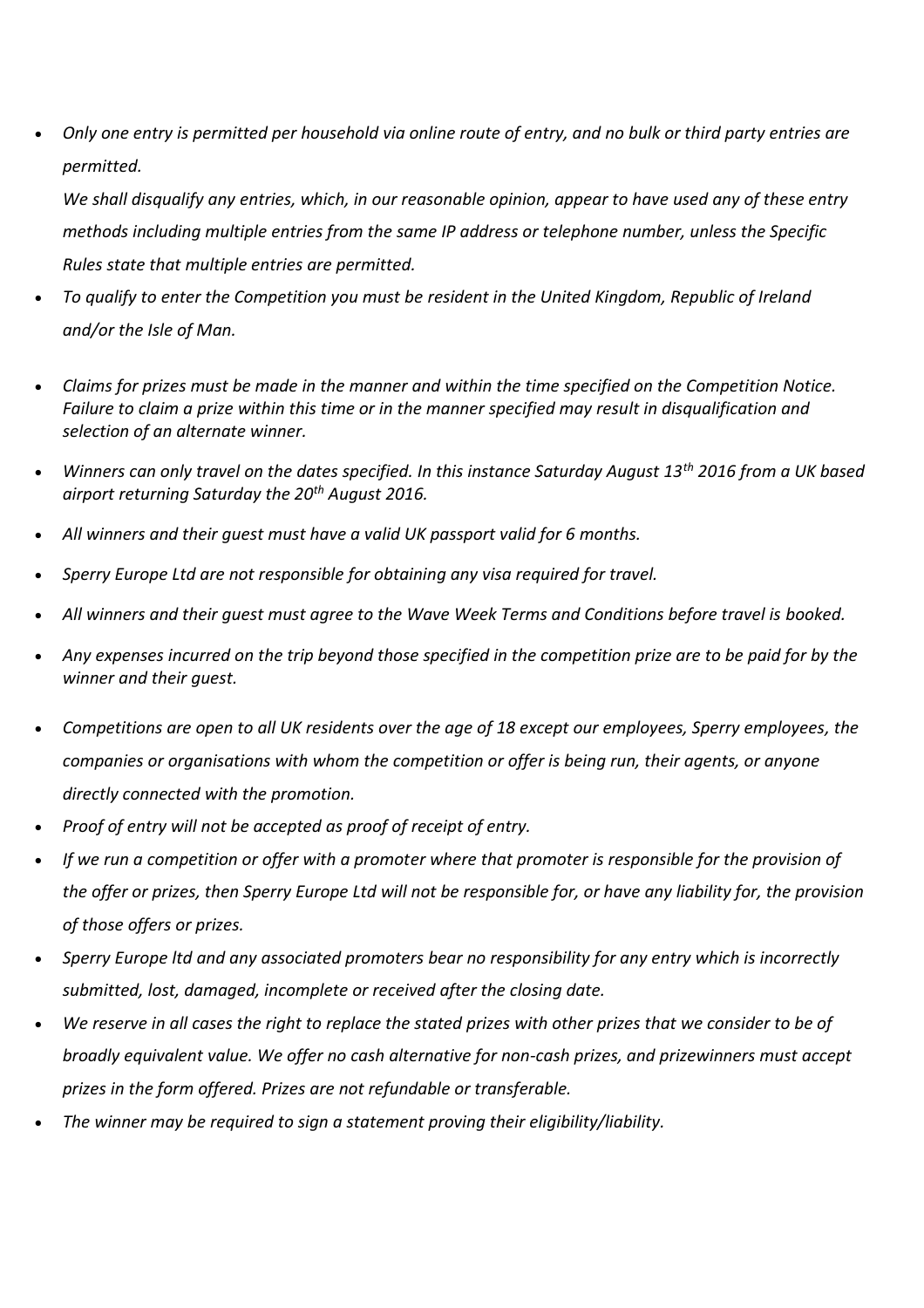- *The closing date for receipt of entries is 21/07/2016 Midnight. The winner(s) will be drawn at random from all valid entries, and will be notified by email or phone 5 days of the closing date.*
- *All entrants must make themselves available to be contacted from 21/07/2016 until 26/07/2016. Failure to respond by this time to claim the prize will result in a forfeit of the prize and a new winner will be selected.*
- *Should the Promoter be unable to contact a winner within 7 days, or if a winner is unable to accept the prize, the Promoter reserves the right to award the prize to an alternative winner, drawn in accordance with these terms and conditions.*
- *Detail of the winner(s) can be obtained by sending a SAE marked with the name of the competition to Sperry Europe Ltd, 90 York Way, Kings Cross, London, N1 9AG, United Kingdom within 21 days of the closing date of the promotion.*
- *Details of all entries will be kept on a database but will only be shared with Sperry Europe Ltd and Foot Asylum to enable data capture, analysis or the processing of the competition and prize fulfillment unless you specifically specify the data is not be shared.*
- *All entrants to competitions are deemed to have accepted these rules and agree to be bound by them, and agree to co-operate in any publicity that may arise which may include their name or image being used on websites, magazines or mobile services at any time as a result of the competition.*
- *We reserve the right to disqualify or not award a prize to an entrant who in our opinion has not entered in to the spirit of these terms and conditions or the intention of the competition.*
- *Suppliers cannot be held responsible for the breakdown in communication systems that may result in a entry not being registered.*
- *The decision of the judges is final and no correspondence will be entered into.*
- *Winners will be selected at random from all correct entries.*
- *Prizes cannot be exchanged or refunded and there is no cash alternative. The prize is non-transferrable.*
- *The promoter of any of our competitions reserves the right to exchange all of part of the prize to that of equal or greater value*

#### **COMPUTER VIRUSES**

We will use reasonable endeavours to ensure that the Services do not contain or spread any viruses or other malicious code. However, we recommend that you ensure that your home computer runs up-to-date antivirus software just in case, and you should virus-check all materials downloaded from the Services and